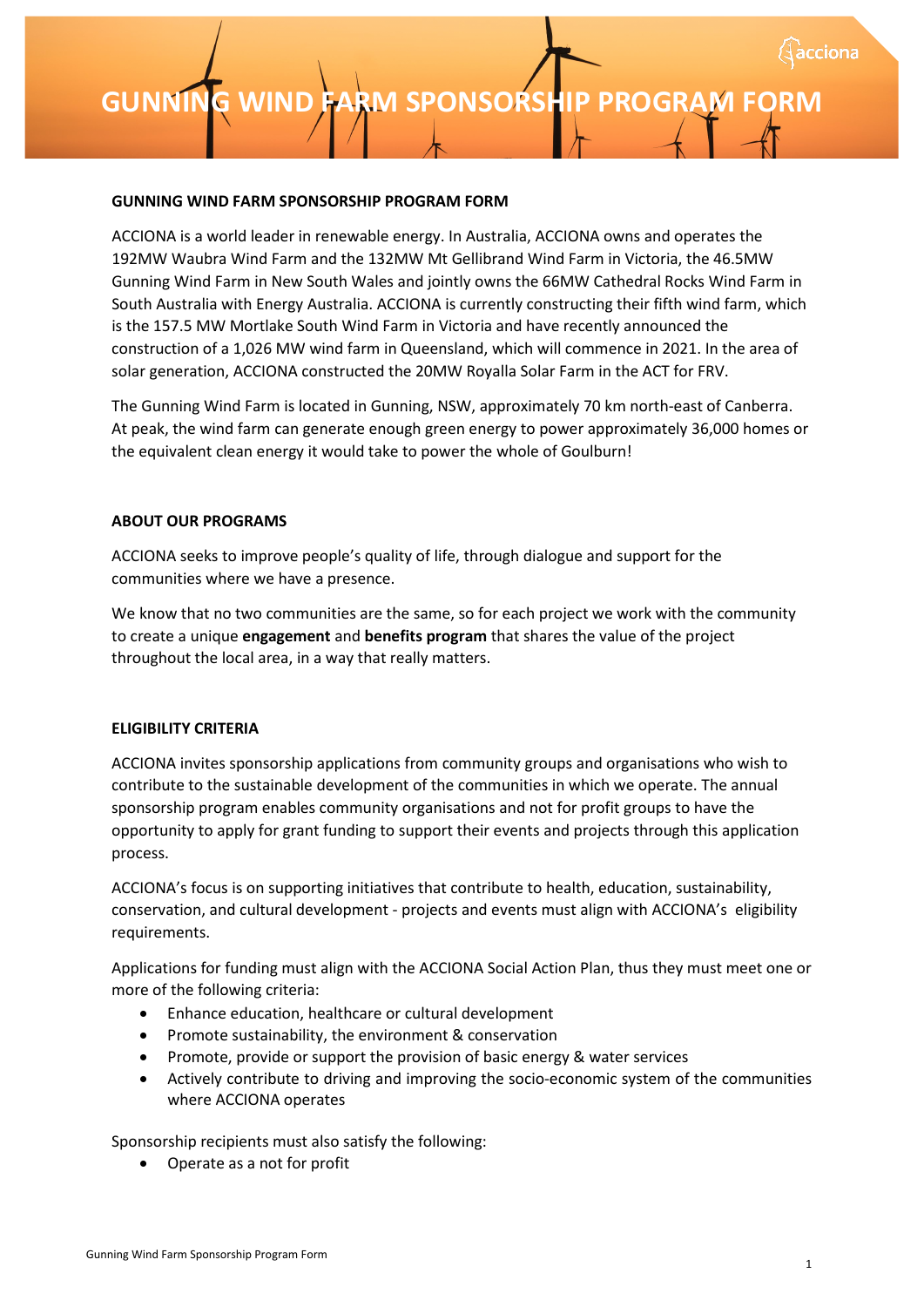• Have a direct link with the communities in which we have wind / solar farm interests

ACCIONA will not fund third-party fund-raising activities; events that are illegal in nature; payment of existing debts; or activities and events whereby a solitary individual derives benefit.

# **SELECTION AND EVALUATION**

Information about our selection and evaluation process can be found on our website via the link bel[ow: https://www.acciona.com.au/our-purpose/sustainability/social-development/sponsorship](https://www.acciona.com.au/our-purpose/sustainability/social-development/sponsorship-program/)program/

# **TIMING**

**Applications for funding closes on Friday 26th March 2021.**

**Successful sponsorship applicants will be notified in April 2021.**

# **PAYMENT TERMS**

Information about our payment terms can be found on our website via the link below: <https://www.acciona.com.au/our-purpose/sustainability/social-development/sponsorship-program/>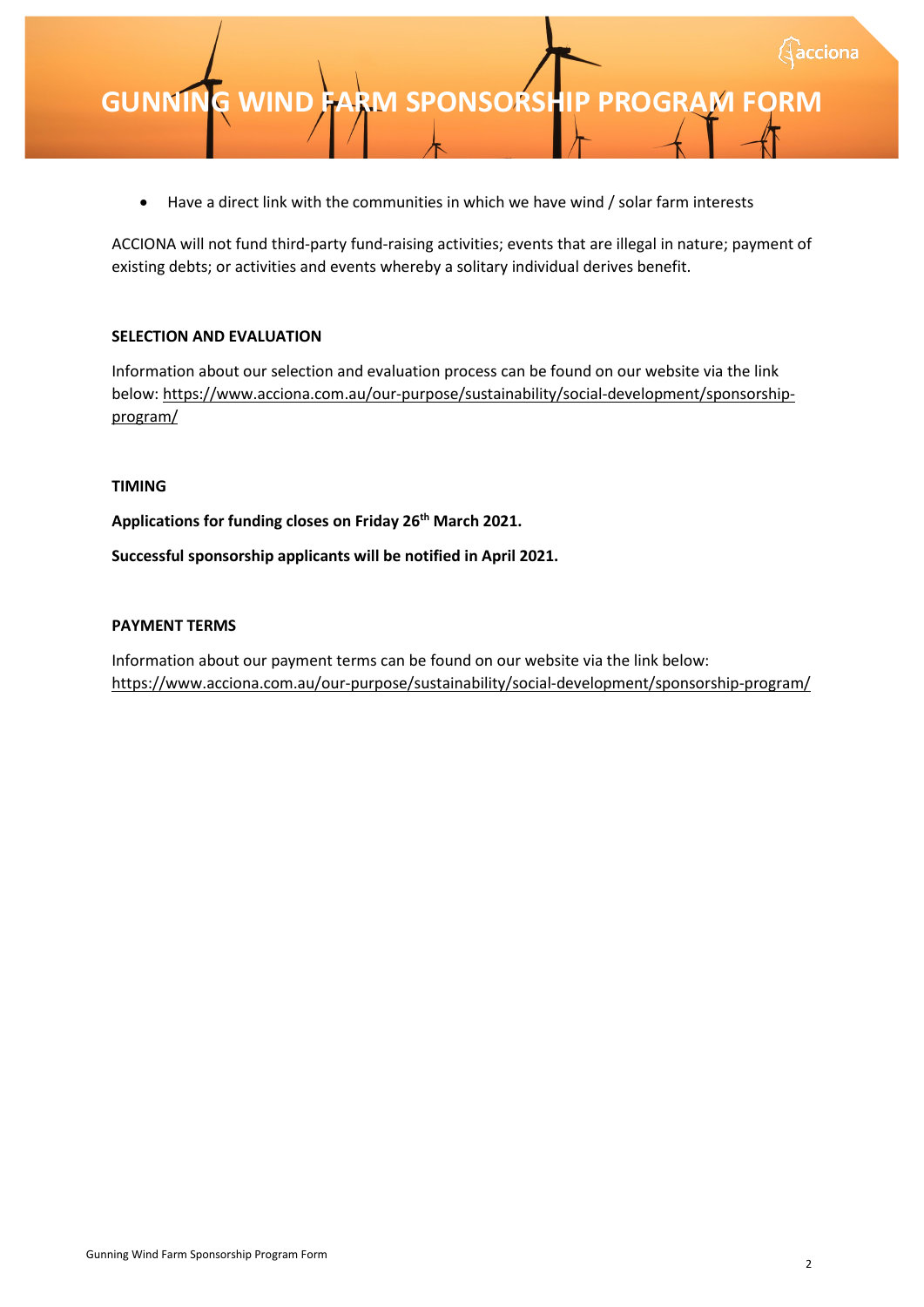**GUNNING WIND FARM SPONSORSHIP PROGRAM FORM** 

#### **GUNNING WIND FARM SPONSORSHIP PROGRAM FORM**

#### **APPLICATION FORM**

| <b>Organisation Name</b>  | <b>Australian Business</b><br>Name (ABN) |  |
|---------------------------|------------------------------------------|--|
| Organisation details,     |                                          |  |
| please nominate           |                                          |  |
| charitable trust, not for |                                          |  |
| profit, registered        |                                          |  |
| charity, incorporated     |                                          |  |
| society:                  |                                          |  |

# **1. Sponsorship applicant details**

| Name of Person<br>Responsible for the project<br>or event to be sponsored | <b>Street</b><br>Address |  |
|---------------------------------------------------------------------------|--------------------------|--|
| Phone (Business)                                                          | Mobile                   |  |
| <b>Email Address</b>                                                      |                          |  |
| Postal Address (if different<br>to above address)                         |                          |  |

# **2. Sponsorship project details**

| Project / Event Name                                           |  |
|----------------------------------------------------------------|--|
|                                                                |  |
| Date for completion of the<br>project or event                 |  |
|                                                                |  |
| Brief description and<br>background to the project or<br>event |  |
|                                                                |  |
| What are the goals and values<br>of your organisation?         |  |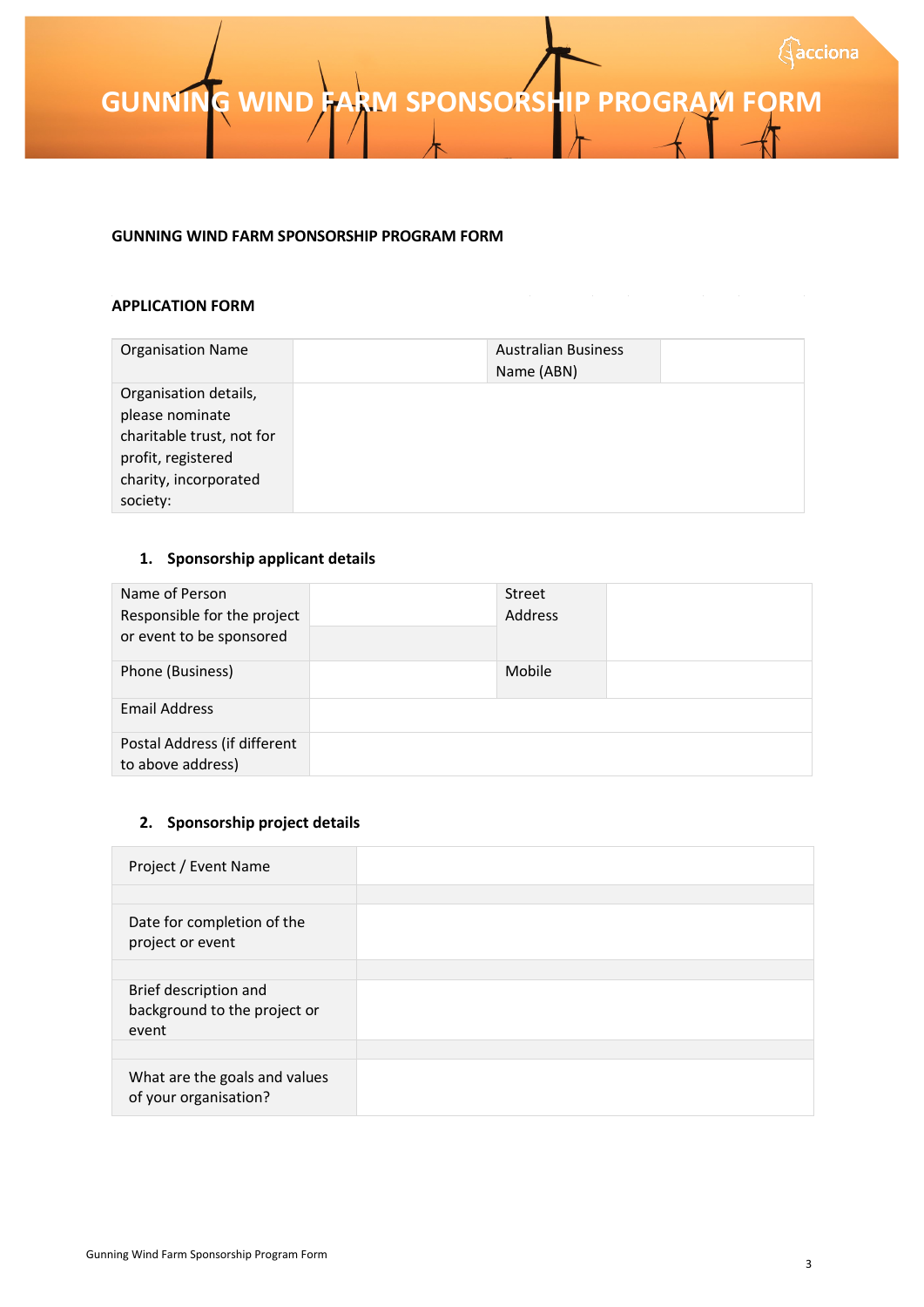**GUNNING WIND FARM SPONSORSHIP PROGRAM FORM** 

| Describe how your project or<br>event meets the key selection<br>criteria, i.e. promotes<br>sustainability; the<br>environment; conservation;<br>education; health; or culture |  |
|--------------------------------------------------------------------------------------------------------------------------------------------------------------------------------|--|
|                                                                                                                                                                                |  |
| Describe how the community<br>will be involved and benefit<br>from this project or event                                                                                       |  |
|                                                                                                                                                                                |  |
| How will the project or event<br>be promoted?                                                                                                                                  |  |
|                                                                                                                                                                                |  |
| What are the promotion and<br>marketing benefits for<br>ACCIONA of this project or<br>event?                                                                                   |  |
|                                                                                                                                                                                |  |
| What is the timeline for this<br>project or event?                                                                                                                             |  |
|                                                                                                                                                                                |  |
| What are the planned<br>outcomes of this project or<br>event?                                                                                                                  |  |

# **3. Funding details**

| What is the total level of financial<br>support required?                                                                                                                                                                                                                |  |
|--------------------------------------------------------------------------------------------------------------------------------------------------------------------------------------------------------------------------------------------------------------------------|--|
| How much financial support are you<br>seeking from ACCIONA?<br>Have you applied for funding from<br>other sources? Please include details<br>of other funding sources (if<br>applicable) e.g. Government grants,<br>sponsorship from other 'for-profit'<br>organisations |  |
|                                                                                                                                                                                                                                                                          |  |
| If there are other organisations<br>involved in this project, please list<br>these other organisations:                                                                                                                                                                  |  |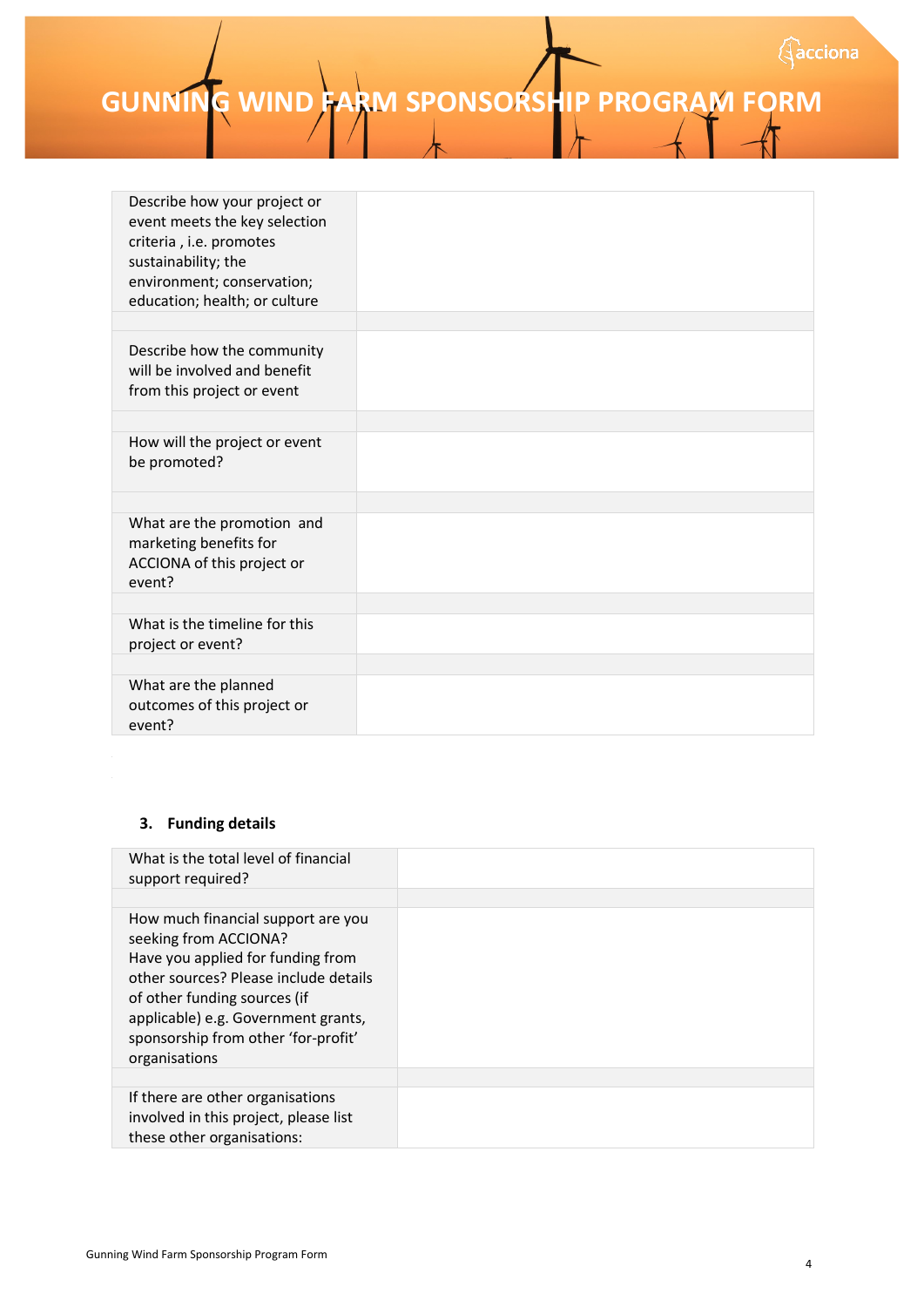Have you conducted your own funding activities, to raise money for this project? If so, please supply details.

# **4. Further information**

| Have you applied for sponsorship with<br>ACCIONA previously? If so, please supply |  |
|-----------------------------------------------------------------------------------|--|
| details.                                                                          |  |

Please return this application form and written statement to: ACCIONA Community Relations Coordinator

| Email:        | Gunning Wind Farm - AEO.Sponsorship@acciona.com.au |
|---------------|----------------------------------------------------|
| Mail: ACCIONA | Attn: Community and Stakeholder Relations Team     |
|               | Level 38, 360 Elizabeth Street                     |
|               | Melbourne VIC 3000                                 |

For further information contact us on 1800 283 550 or visit us a[t www.acciona.com.au](http://www.acciona.com.au/)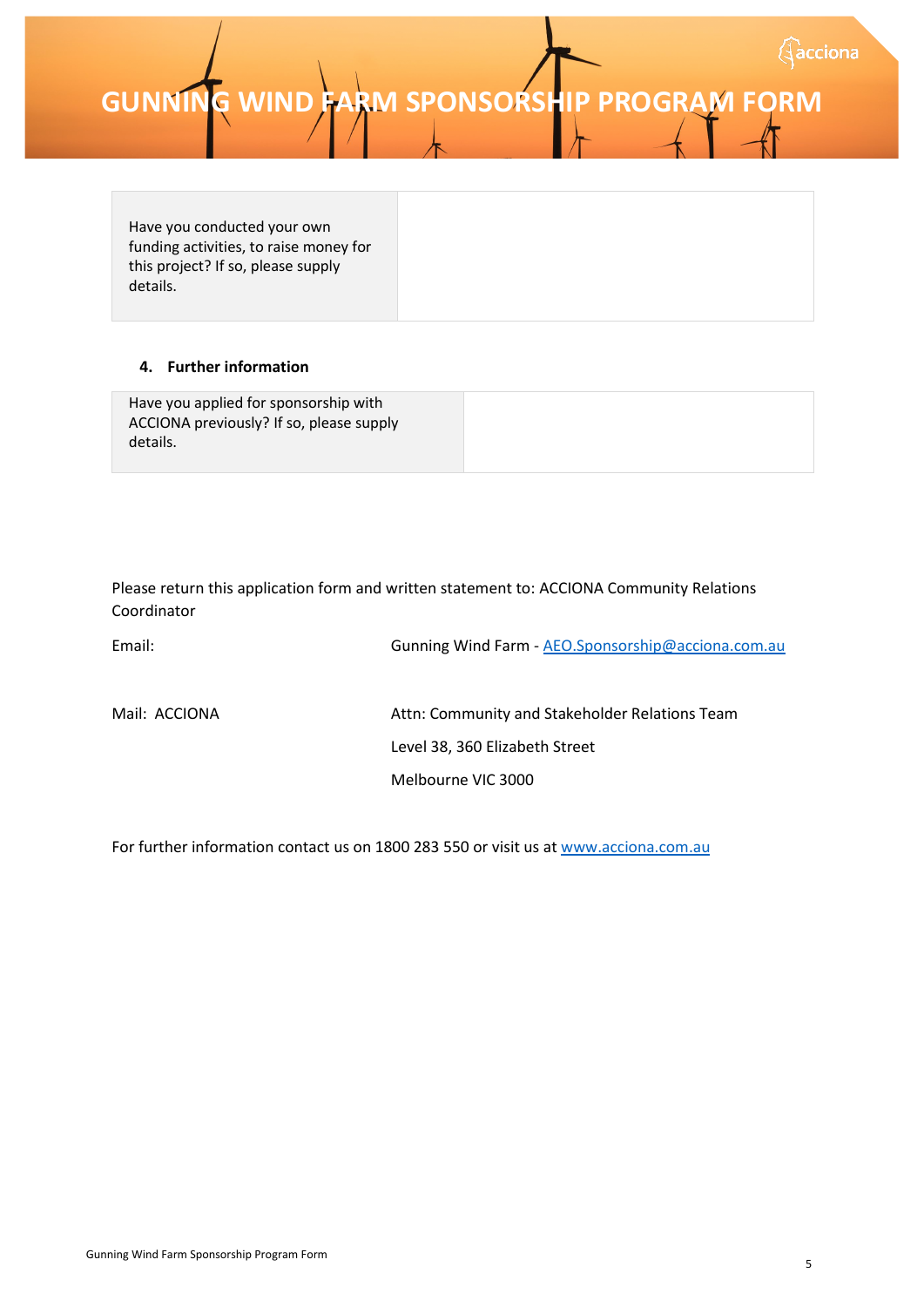# **ACCIONA Terms and Conditions**

The following terms and conditions apply to all ACCIONA sponsorship applications:

- ACCIONA reserves the right to select:
- successful sponsorship applicants;
- the amount of the sponsorship allocation;
- the method of payment; and

the timing of payment to successful sponsorship applicants in its sole and absolute discretion.

- The decision to allocate sponsorship to successful applicants is final and ACCIONA is not required to provide reasons to unsuccessful sponsorship applicants.
- The sponsorship allocation must only be used and applied solely for the purpose of the project stated in the application. ACCIONA reserves the right to withdraw and request repayment of the sponsorship allocation if the money is not used for the purpose outlined in the application.
- ACCIONA must be advised if the project is no longer proceeding or cannot be completed within the agreed time frames.
- Expenditure of the sponsorship allocation must be completed within six months of receiving payment, unless otherwise agreed with ACCIONA.
- In the case of an application being received for an annual event, a new sponsorship request will need to be lodged each year. Sponsorship requests do not roll over, and the application process resets each year.
- An acquittal form must be submitted to ACCIONA within 60 days after completion of the project. Failure to supply the acquittal form will disqualify the organisation from receiving future funding from ACCIONA.
- Applicants agree to ACCIONA's payment terms, which can be found at [https://www.acciona.com.au/our-purpose/sustainability/social-development/sponsorship](https://www.acciona.com.au/our-purpose/sustainability/social-development/sponsorship-program/)program/ and reserves the right to update these terms at their discretion.
- Successful applicants of the sponsorship program will be required to complete a copy of ACCIONA's Receiving Entity form (F02\_NCCUMP01) prior to receiving any payment. This will be made available once applicants have been advised of their successful application.
- Any unspent sponsorship allocation must be returned to ACCIONA.
- Should the actual total project cost exceed the sponsorship allocation, ACCIONA will not be responsible or obliged to pay any monies in addition to the sponsorship allocation.